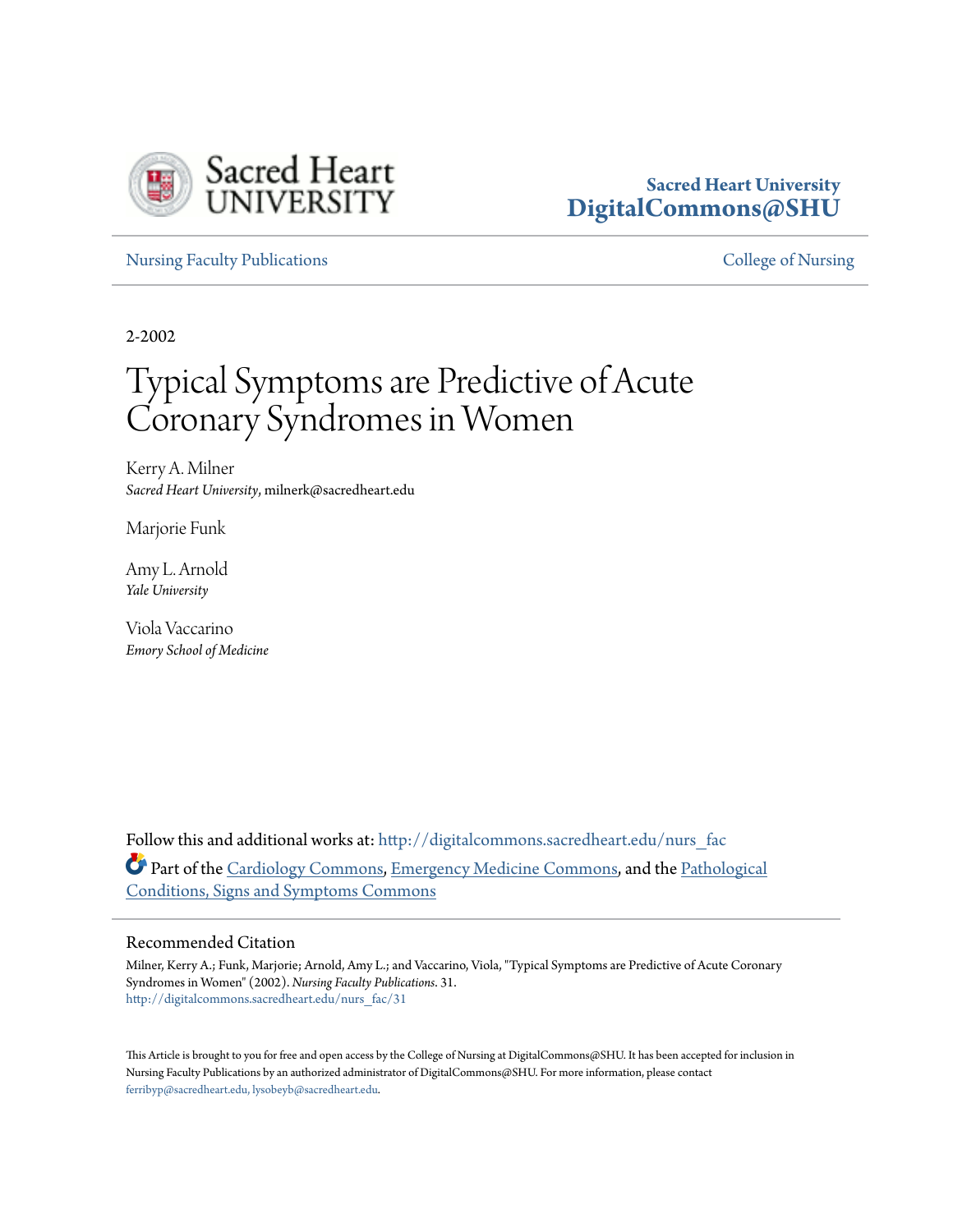## **Typical symptoms are predictive of acute coronary syndromes in women**

**Kerry A. Milner, DNSc, RN,a Marjorie Funk, PhD, RN, FAAN,a Amy Arnold, MPH,b and Viola Vaccarino, MD, PhDc** *New Haven, Conn, and Atlanta, Ga*

**Background** Previous research suggests that the presentation of acute coronary syndromes (ACS) may differ in women and men. No study has prospectively evaluated the role of a comprehensive set of typical and atypical symptoms and whether different symptoms on presentation predict ACS diagnosis in women and men.

**Methods and Results** We directly observed 246 women and 276 men seen in the emergency department with symptoms suggestive of ACS and documented their symptoms verbatim. ACS was eventually diagnosed in 89 (36%) women and 124 (45%) men on the basis of standard electrocardiogram and cardiac enzyme criteria. Presence of typical symptoms (chest pain or discomfort, dyspnea, diaphoresis, and arm or shoulder pain) was significantly associated with a diagnosis of ACS in women but not in men. On the other hand, atypical symptoms were not related to ACS diagnosis in women, whereas in men some atypical symptoms (dizziness or faintness) were inversely associated with ACS (P = .007). In multivariate analysis, the only symptoms that showed significant or borderline associations with ACS in women were diaphoresis ( $P = .019$ ) and chest pain or discomfort ( $P = .069$ ). Chest pain or discomfort and other typical symptoms were not significantly associated with ACS in men. Adjusted relative risks for ACS associated with the presence of typical symptoms in women compared with men were close to 1.0, indicating no sex differences.

**Conclusions** Typical symptoms are the strongest symptom predictors of ACS in women, and they are as important in women as in men. Clinicians need to take very seriously any woman who has typical symptoms and pursue a full cardiac work-up. (Am Heart J 2002;143:283-8.)

Our knowledge of symptoms associated with acute coronary syndromes (ACS) is derived primarily from male samples. Acute ischemia is more likely to be missed in the emergency department (ED) in women than it is in men, $<sup>1</sup>$  perhaps as a result of differences in</sup> symptom presentation. A number of studies have compared the symptom presentation of women and men with ACS.<sup>2-10</sup> In most of these studies, the prevalence of chest pain was similar in women and men. However, women were more likely to have atypical symptoms compared with men.3,6-9

By comparing the symptom prevalence in women and men with ACS, most of these studies have not addressed the issue of whether symptoms are associated with ACS differently in women and men. For example, a greater prevalence of atypical symptoms in women with ACS

From the <sup>a</sup>Yale University School of Nursing and the <sup>b</sup>Yale University School of Medicine, New Haven, Conn, and the <sup>c</sup>Department of Medicine, Division of Cardiology, Emory University School of Medicine, Atlanta, Ga.

Supported in part by the Ethel F. Donoghue Women's Health Investigation Program at Yale.

Submitted April 6, 2001; accepted August 23, 2001.

Reprint requests: Marjorie Funk, PhD, RN, FAAN, Yale University School of Nursing, 100 Church St S, PO Box 9740, New Haven, CT 06536-0740. E-Mail: marjorie.funk@yale.edu Copyright © 2002 by Mosby, Inc. 0002-8703/2002/\$35.00 + 0 4/1/119759 doi:10.1067/mhj.2002.119759

compared with men may simply reflect the fact that these atypical symptoms are generally more common in women, even in the absence of diagnosed ACS.

The purpose of this study was to evaluate, in a prospective fashion, the role of a comprehensive set of typical and atypical symptoms on presentation as predictors of ACS in women and men. We hypothesized that although chest pain or discomfort and other typical symptoms predict ACS both in women and men, atypical symptoms would predict ACS in women but not in men.

## **Methods**

#### Study sample

We conducted this study in the ED of Yale–New Haven Hospital, a 900-bed university teaching hospital and a regional cardiac referral center. Patients seen in the ED between September 1995 and August 1997 were considered for participation if they were ≥45 years old and reported ≥1 of a prespecified set of typical or atypical symptoms suggestive of ACS (Table I). Additionally, patients 18 to 44 years old were asked to participate if they had diabetes mellitus or  $\geq 2$  cardiac risk factors (history of coronary heart disease, systemic hypertension, hypercholesterolemia, smoking, obesity, family history of premature coronary heart disease, and postmenopausal status), and  $\geq 1$ typical or atypical symptoms suggestive of ACS. We included these additional criteria for younger patients to exclude patients at very low risk for ACS. Patients were approached for study participation after the ED staff had completed initial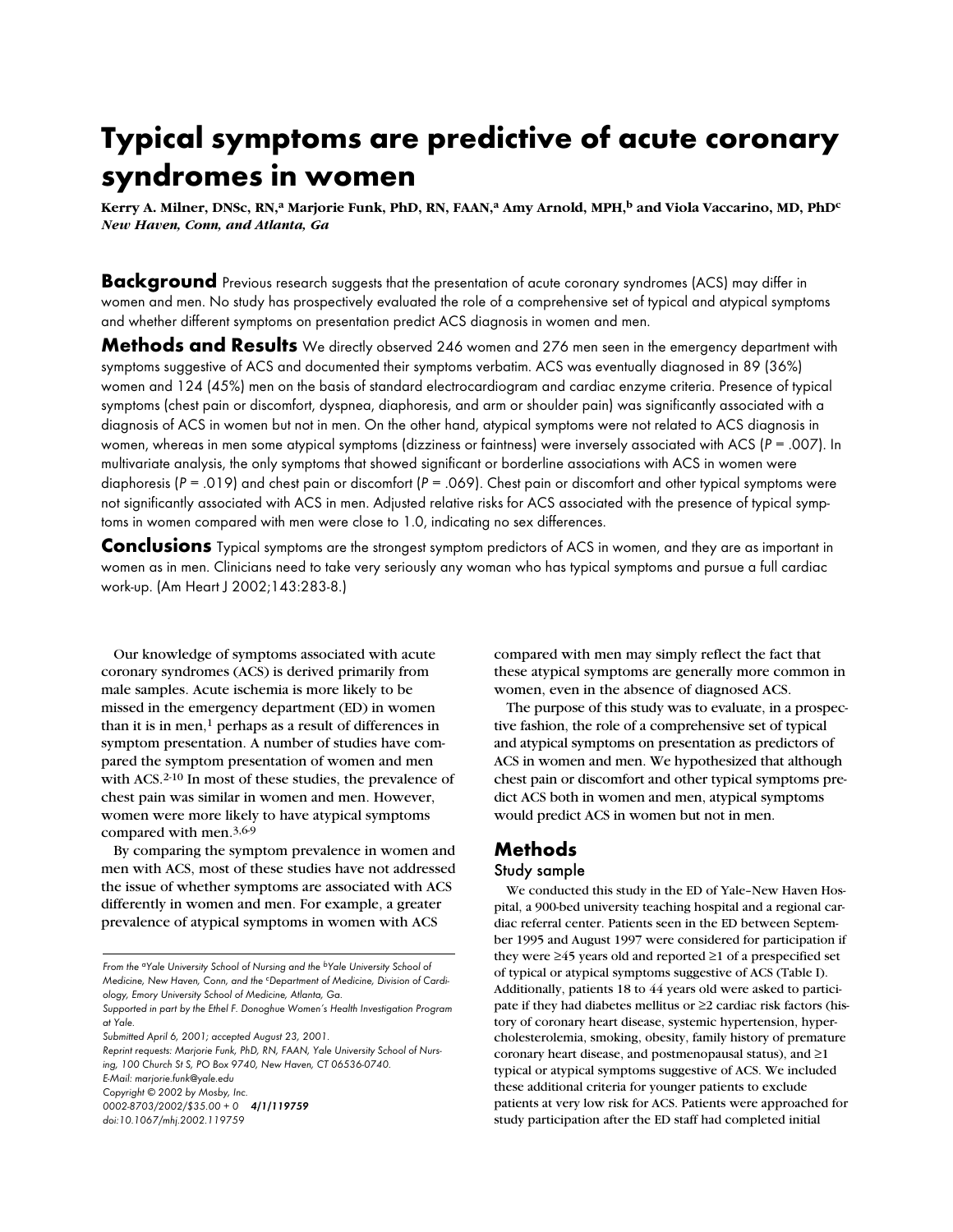#### **Table I.** Presenting symptoms suggestive of ACS

| Typical chest and associated symptoms<br>Substernal or left-sided chest pain (not related to trauma)<br>Chest pressure, heaviness, tightness, or squeezing in chest<br>Neck/throat pain or discomfort (not related to trauma)<br>Jaw pain or discomfort (not related to toothache or trauma)<br>Shoulder pain or discomfort (not related to degenerative joint disease or trauma)<br>Arm pain or discomfort (not related to bursitis or trauma)<br>Diaphoresis<br>Dyspnea (not related to asthma, pulmonary infection, preexisting pulmonary problem, or renal failure)<br>Atypical chest and associated symptoms |
|-------------------------------------------------------------------------------------------------------------------------------------------------------------------------------------------------------------------------------------------------------------------------------------------------------------------------------------------------------------------------------------------------------------------------------------------------------------------------------------------------------------------------------------------------------------------------------------------------------------------|
| Chest pain in other location<br>Numbness, tingling, pricking, or stabbing in chest<br>Fullness or burning in chest<br>Epigastric/indigestion-like/gas-like pain or discomfort (not related to gastrointestinal problem)<br>Nausea or vomiting (not related to gastrointestinal problem)<br>Upper extremity numbness or tingling (not related to stroke or carpal tunnel problem)                                                                                                                                                                                                                                  |
| Mid-back (between shoulder blades) pain (not related to degenerative joint disease or trauma)<br>Pain/discomfort with deep breath or cough (not related to asthma or pulmonary infection, preexisting pulmonary problem)<br>Dizziness, lightheadedness, or syncope (not related to stroke, neurologic problem, or hypertension)<br>Fatigue or weakness (not related to stroke, neurologic problem, or hypertension)<br>Palpitations (new onset, no history of arrhythmias)                                                                                                                                        |

assessment. In the event that patients were too sick to provide oral consent in the ED, they were approached when they were considered stable, within 24 hours of hospital admission. No patient died before we were able to obtain consent. A total of 527 patients met study criteria and were approached for participation. Of these, 522 patients agreed to participate (<1% refusal rate).

#### Data collection

During shifts of 2 to 5 hours across all 24 hours and all 7 days, nurse data collectors unobtrusively observed all the patients who met the study criteria as they came to the ED. Data on presenting symptoms were obtained by observing the patientphysician or patient-nurse interview, and symptoms were documented verbatim. Data on demographics and cardiac risk factors were gathered from the patient and the medical record. These data elements are defined in detail elsewhere.8,11,12

ACS included either acute ischemia or acute myocardial infarction (AMI). Acute ischemia was determined by electrocardiogram evidence of ST-segment depression, ST-segment elevation, or T-wave inversion or T-wave abnormalities different from the last electrocardiogram in at least 2 consecutive leads and by lack of cardiac enzyme elevation. Elevated cardiac enzymes (creatine kinase-MB [CK-MB] >5% of total CK in at least one set) indicated AMI.

#### Statistical analysis

All analyses were done using SAS 8.1 statistical software (SAS Institute, Cary, NC). We used  $\chi^2$  and *t* tests to examine the associations between ACS and baseline characteristics and symptoms in both women and men. Typical symptoms included chest pain or discomfort as a single variable (either chest pressure, heaviness, tightness/squeezing, or center or left chest pain), neck/jaw pain, arm or shoulder pain, diaphoresis, and dyspnea. Atypical symptoms included atypical chest pain or discomfort as a single variable (either chest

fullness, stabbing, burning, or right chest pain), indigestion, nausea or vomiting, upper extremity numbness or tingling, cough, pain with deep breath, palpitations, midback pain, dizziness/faintness, and fatigue. We also created an intervallevel variable for the "number of presenting symptoms." Only those symptoms that were reported by at least 5% of women and men were included in the analyses.

To determine symptom predictors in women and men, we performed logistic regression analyses stratified by sex, with an  $\alpha$  level of .20 for entering or staying in the model. In these models, typical and atypical symptoms reported by >5% women and men were included to identify the most important symptom predictors in the presence of many typical and atypical presenting symptoms. Age, diabetes, and number of presenting symptoms were forced in as control factors. Adjusted relative risks were estimated from generalized linear models for each of the symptom predictors. Last, we calculated individual relative risks of ACS for typical symptoms in women relative to men. In these analyses, we controlled for age, diabetes, and number of presenting symptoms. The adequacy of fit and the discriminatory power of all models were assessed according to standard methods.13,14

#### **Results**

#### Symptom predictors of ACS in women

In the sample of 246 women, 89 (36%) were ultimately diagnosed with ACS. As expected, older women and women with a history of coronary heart disease, myocardial infarction, or diabetes were significantly more likely to be diagnosed with ACS compared with women without these risk factors (Table II). For example, 47% of women with diabetes versus 32% of women without diabetes were diagnosed with ACS for that ED visit. The mean age of women with ACS was  $69 \pm 15$ years, and the mean age of women without ACS was 64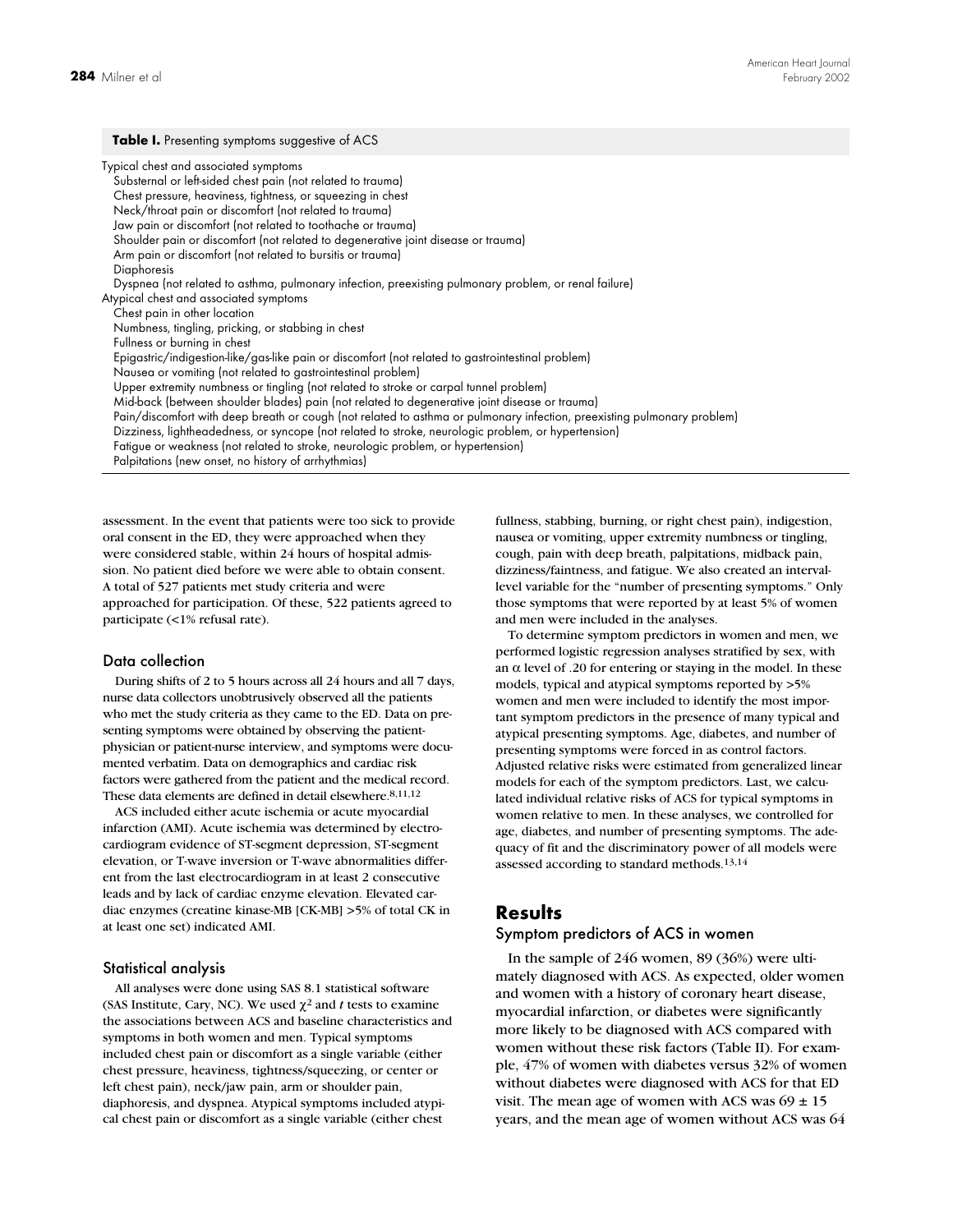| Table II. Relationship between baseline characteristics and |  |
|-------------------------------------------------------------|--|
| ACS in women and men                                        |  |

|                                   | Women<br>(n = 246)<br>$\%$ with ACS $-$ | Men<br>$(n = 276)$<br>% with ACS |
|-----------------------------------|-----------------------------------------|----------------------------------|
| White race                        |                                         |                                  |
| Present                           | 36                                      | 45                               |
| Absent                            | 37                                      | 44                               |
| History of coronary heart disease |                                         |                                  |
| Present                           | $44*$                                   | 48                               |
| Absent                            | 28                                      | 41                               |
| Systemic hypertension             |                                         |                                  |
| Present                           | 38                                      | 49                               |
| Absent                            | 34                                      | 41                               |
| Obesity                           |                                         |                                  |
| Present                           | 38                                      | 46                               |
| Absent                            | 33                                      | 46                               |
| History of myocardial infarction  |                                         |                                  |
| Present                           | $49*$                                   | 51                               |
| Absent                            | 33                                      | 42                               |
| Diabetes                          |                                         |                                  |
| Present                           | $47*$                                   | 46                               |
| Absent                            | 32                                      | 45                               |
| Hypercholesterolemia              |                                         |                                  |
| Present                           | 41                                      | 50                               |
| Absent                            | 35                                      | 42                               |
| Other cardiac problems            |                                         |                                  |
| Present                           | 39                                      | $35*$                            |
| Absent                            | 35                                      | 49                               |
| History of heart failure          |                                         |                                  |
| Present                           | 40                                      | 45                               |
| Absent                            | 35                                      | 45                               |
| Smoking                           |                                         |                                  |
| Present                           | 26                                      | 42                               |
| Absent                            | 39                                      | 46                               |

\*P <.05 for within-group differences.

 $\pm$  15 years ( $P = .017$ ). In contrast, other cardiac risk factors such as hypercholesterolemia, obesity, hypertension, and heart failure were not significantly associated with a diagnosis of ACS.

Women who had typical symptoms such as chest pain or discomfort, diaphoresis, dyspnea, and arm or shoulder pain were significantly more likely to be diagnosed with ACS compared with women who did not report these symptoms (Table III). For example, 41% of women with chest pain or discomfort versus 28% of women without chest pain or discomfort were diagnosed with ACS for that ED visit. In contrast, none of the atypical symptoms were related to ACS. Overall, women who were ultimately diagnosed with ACS reported a higher number of symptoms  $(3.36 \pm 1.74)$ symptoms) compared with women without ACS (2.78  $\pm$  1.46 symptoms, *P* = .006).

In the multivariate model with all the typical and atypical symptoms entered simultaneously, diaphoresis was the strongest independent positive predictor of ACS in women (Table IV). Women with chest pain or discom-

|                                     | Women<br>$(n = 246)$<br>% with ACS | Men<br>$(n = 276)$<br>% with ACS |
|-------------------------------------|------------------------------------|----------------------------------|
| Typical symptoms                    |                                    |                                  |
| Chest pain or discomfort (chest     |                                    |                                  |
| pressure, heaviness, tightness,     |                                    |                                  |
| squeezing, or center or left        |                                    |                                  |
| chest pain)                         |                                    |                                  |
| Present                             | $41*$                              | 49                               |
| Absent                              | 28                                 | 38                               |
| Dyspnea                             |                                    |                                  |
| Present                             | $45*$                              | 41                               |
| Absent                              | 30                                 | 47                               |
| Arm or shoulder pain                |                                    |                                  |
| Present                             | $45*$                              | 47                               |
| Absent                              | 32                                 | 44                               |
| Diaphoresis                         |                                    |                                  |
| Present                             | $53*$                              | 44                               |
| Absent                              | 32                                 | 45                               |
| Neck or jaw pain                    |                                    |                                  |
| Present                             | 41                                 | 53                               |
| Absent                              | 36                                 | 44                               |
| Atypical symptoms                   |                                    |                                  |
| Nausea or vomiting                  |                                    |                                  |
| Present                             | 39                                 | 48                               |
| Absent                              | 35                                 | 44                               |
| Dizziness or faintness              |                                    |                                  |
| Present                             | 36                                 | $32*$                            |
| Absent                              | 36                                 | 50                               |
| Indigestion                         |                                    |                                  |
| Present                             | 38                                 | 45                               |
| Absent                              | 36                                 | 45                               |
| Fatigue                             |                                    |                                  |
| Present                             | 36                                 | 41                               |
| Absent                              | 36                                 | 45                               |
| Chest fullness, stabbing, numbness, |                                    |                                  |
| burning, or right chest pain        |                                    |                                  |
| Present                             | 34                                 | 50                               |
| Absent                              | 36                                 | 44                               |
| Midback pain                        |                                    |                                  |
| Present                             | 50                                 | 17                               |
| Absent                              | 35                                 | 46                               |
| Palpitations                        |                                    |                                  |
| Present                             | 35                                 | 29                               |
| Absent                              | 36                                 | 46                               |
| Upper-extremity numbness            |                                    |                                  |
| Present                             | 29                                 | 33                               |
| Absent                              | 37                                 | 45                               |
| Unable to take deep breath          |                                    |                                  |
| Present                             | 9                                  | 29                               |
| Absent                              | 37                                 | 46                               |
| Couah                               |                                    |                                  |

**Table III.** Relationship between typical and atypical symptoms and ACS in women and men

The positive predictive values associated with each symptom for women and men, respectively, are the percentages in the "Present" rows.

Present 25 40<br>Absent 37 45

\*P < .05 for within-group differences.

Absent

fort had an 81% higher risk for ACS, and women with arm or shoulder pain had a 60% higher risk for ACS. However, these latter symptoms did not reach statistical significance when included together in the model.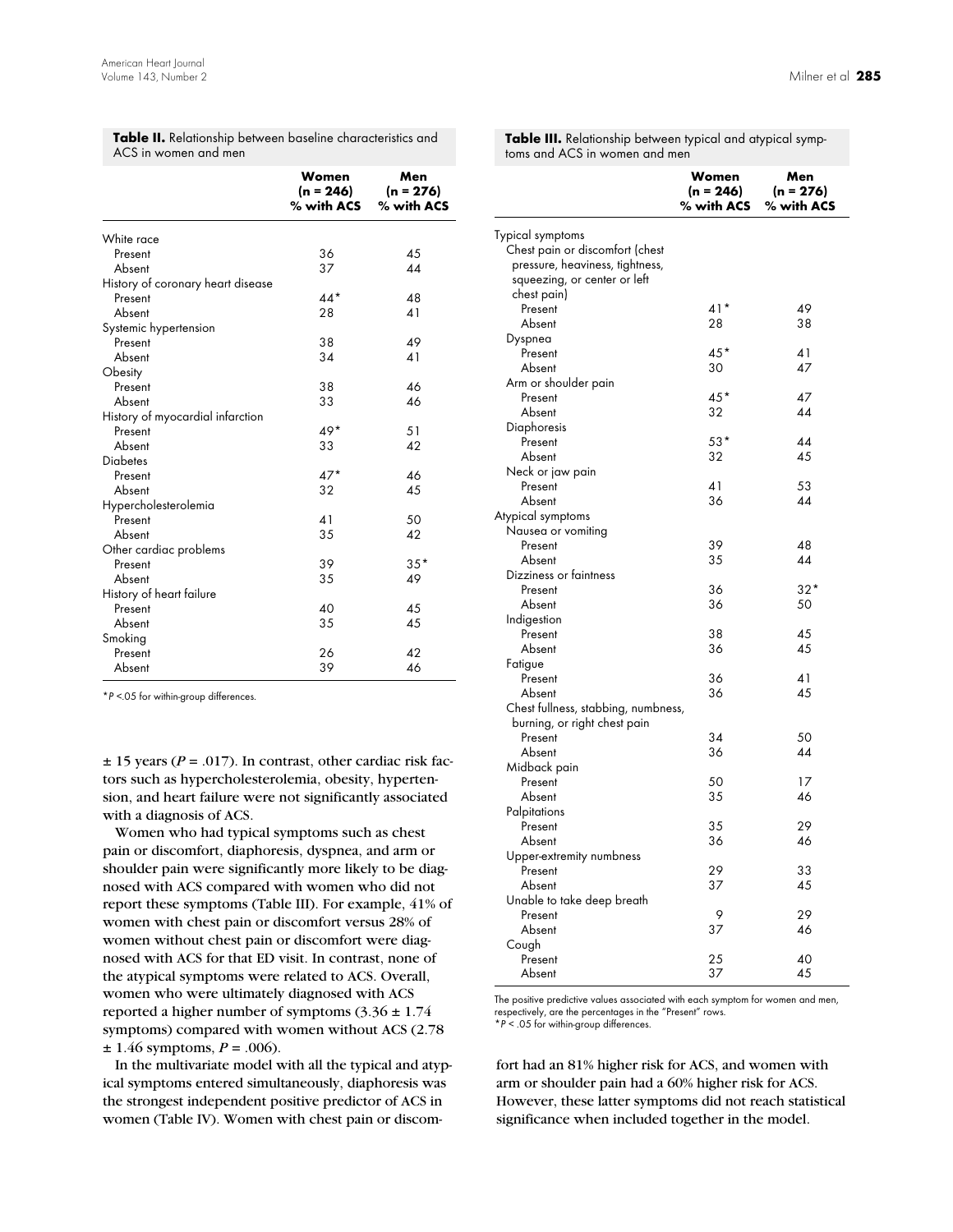**Table IV.** Symptom predictors of ACS in women and men by logistic regression analysis

|                                                                                                             | Relative risk* | 95% CI       | P value |
|-------------------------------------------------------------------------------------------------------------|----------------|--------------|---------|
| Women                                                                                                       |                |              |         |
| Chest pain or discomfort (chest pressure, heaviness, tightness, squeezing, or center or<br>left chest pain) | 1.81           | $.95 - 3.42$ | .069    |
| Arm or shoulder pain                                                                                        | 1.60           | $.83 - 3.10$ | .163    |
| Diaphoresis                                                                                                 | 2.53           | 1.17-5.48    | .019    |
| Men                                                                                                         |                |              |         |
| Chest pain or discomfort (chest pressure, heaviness, tightness, squeezing, or center or<br>left chest pain) | 1.56           | .86-2.82     | .142    |
| Dyspnea                                                                                                     | .69            | $.40 - 1.19$ | .182    |
| Dizziness or faintness                                                                                      | .49            | $.26 - 93$   | .028    |

\*Controlled for age, diabetes, and number of presenting symptoms.

Table V. Relative risk of ACS for typical symptoms in women relative to men

| <b>Typical symptoms</b>                                                                 | Relative risk* | 95% CI       | P value |
|-----------------------------------------------------------------------------------------|----------------|--------------|---------|
| Chest pain or discomfort (chest pressure, heaviness, tightness, squeezing, or center or | .83            | .66-1.06     | .129    |
| left chest pain)<br>Neck or jaw pain                                                    | .69            | $.40 - 1.15$ | .141    |
| Diaphoresis                                                                             | 1.18           | $.87 - 1.59$ | .384    |
| Arm or shoulder pain                                                                    | .91            | $.64 - 1.30$ | .612    |
| Dyspnea                                                                                 | 1.00           | .74-1.35     | .993    |

Reference group is men presenting with typical symptoms.

\*Controlled for age, diabetes, and number of presenting symptoms.

#### Symptom predictors of ACS in men

In the sample of 276 men, 124 (45%) were diagnosed with ACS for that ED visit. Older men were significantly more likely to be diagnosed with ACS, with a mean age of  $64 \pm 15$  years versus a mean age of  $58 \pm 15$  years for men without ACS ( $P = .005$ ). Men with a history of other cardiac problems, such as valvular heart disease, primary arrhythmia, or nonischemic cardiomyopathy, were significantly less likely to be diagnosed with ACS than were men without this history (Table II).

Typical symptoms were not significantly related to a diagnosis with ACS in men (Table III). With regard to atypical symptoms, men who reported dizziness or faintness were significantly less likely to be diagnosed with ACS compared with men who did not report this symptom (Table III). There was no significant difference in the total number of symptoms between men with a diagnosis of ACS (2.55  $\pm$  1.32 symptoms) and men without an ACS diagnosis  $(2.72 \pm 1.40$  symptoms).

In the model with all typical and atypical symptoms entered simultaneously, dizziness or faintness was an independent negative predictor of ACS in men (Table IV), whereas chest pain or discomfort and dyspnea were only mildly associated with a diagnosis of ACS in men. The fit of this model was poor (area under the ROC curve =  $0.65$ ,  $P = .06$  for goodness-of-fit test), suggesting that symptoms were not helpful in predicting ACS in men.

#### Comparison of symptom predictors of ACS in women and men

The positive predictive values of presenting with typical symptoms were similar in women and men. For example, 41% of women and 49% of men who had chest pain or discomfort were subsequently diagnosed with ACS for that ED visit (Table III). In addition, we found that the adjusted relative risks for ACS in women with typical symptoms compared with men with typical symptoms were close to 1.0, indicating no sex differences (Table V).

#### **Discussion**

The results of this prospective study indicate that typical symptoms are the strongest symptom predictors of ACS in women and are as important in women as in men. In contrast, we found no significant associations between atypical symptoms and ACS in women, whereas some atypical symptoms (dizziness or faintness) were inversely associated with ACS in men.

By comparing the symptom prevalence in women and men with ACS, previous research<sup>3-8</sup> has not addressed the issue of whether symptoms are associated with ACS differently in women and men. In fact,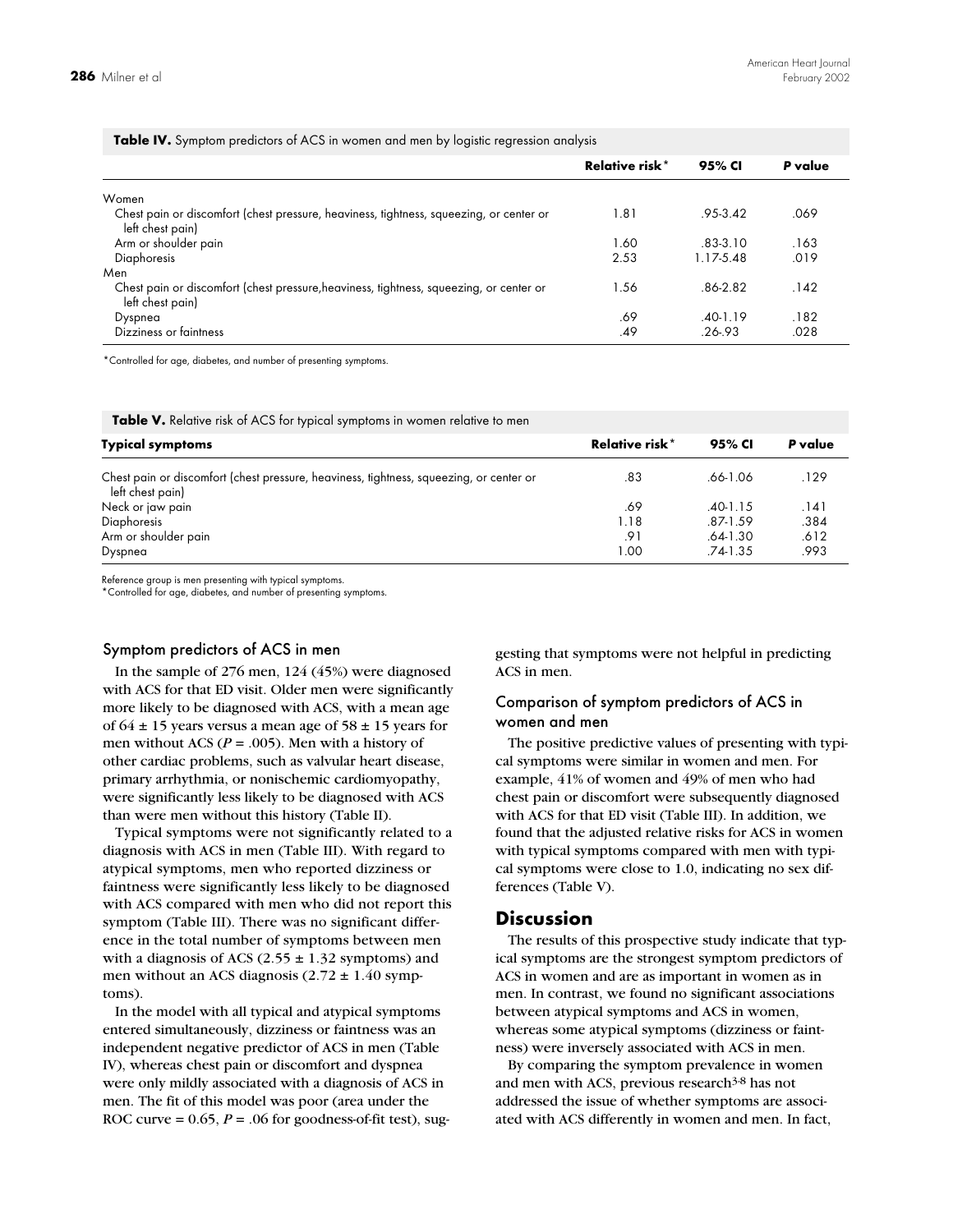we found that atypical symptoms such as nausea or vomiting and indigestion, which are reported in the literature3,6-9 as more common in women with ACS, were not significantly associated with a diagnosis of ACS.

After controlling for age, diabetes, and number of presenting symptoms, we found that typical symptoms, such as diaphoresis and chest pain or discomfort, carried significant or borderline-significant positive relative risk for ACS in women. In contrast, typical symptoms were not significantly associated with ACS in men. In men, only dizziness/faintness was an independent negative symptom predictor of ACS. This unexpected finding may reflect the broad inclusion criteria of our study rather than truly signifying a protective characteristic in men with this symptom.

In contrast with our results, investigators for the Multicenter Chest Pain study found that diaphoresis, substernal chest pain, and pressing chest pain carried significant positive relative risks for AMI in both women and men.2 A possible explanation for the difference in findings may be the result of different study enrollment criteria. Patients in the Multicenter Chest Pain study had to have a chief complaint of chest pain to be included, whereas the current study included all patients with symptoms suggestive of ACS, even if these symptoms did not include chest pain. In addition, we examined symptom predictors of ACS, which included both AMI and acute ischemia.

The Acute Cardiac Ischemia Time–Intensive Predictive Instrument (ACI-TIPI) trial found that the presence of chest pain, a chief complaint of chest pain, and nausea/vomiting were positive predictors of AMI in patients seen in the ED with symptoms suggestive of acute cardiac ischemia, whereas dizziness was a negative predictor of AMI.10 These investigators found no sex-symptom interactions, indicating that these symptoms predicted AMI in women and men equally. A large number of patients ( $n = 2044$ , 19%) were excluded from the ACI-TIPI trial because of missing data (eg, no electrocardiogram reading), and this may in part explain the differences in findings in our study. Another difference from our study is the fact that we examined symptom predictors of AMI and acute ischemia rather than only AMI.

Our study has several limitations. First, we were unable to distinguish the chief complaint that prompted the patient to seek care from other associated symptoms. Identification of the chief complaint may be a more accurate measure to use when identifying symptom predictors of ACS. Second, patients with acute ischemia and AMI were collapsed into one group for our analyses to obtain an adequate sample size. Subtle differences in symptom predictors in women and men may exist, depending on whether a patient has acute ischemia or AMI. Third, our sample size may have been insufficient to detect less-strong predictors of ACS

in women and in men, as well as significant sex differences in presentation with typical symptoms. Fourth, patients who were not diagnosed with ACS and were discharged to home from the ED did not receive further follow-up. It is possible that some of these patients might have had coronary ischemia that was missed. However, the proportion of missed diagnoses for acute ischemia in the ED is small.1

In conclusion, our results do not support the suspicion that in women atypical symptoms are more strongly related to ACS than in men. In contrast, typical symptoms are the strongest symptom predictors of ACS in women. These findings indicate that attention to typical symptoms of acute ischemia or AMI can provide the most important symptom-based clues on the pretest probability of ACS in women. Clinicians need to take very seriously any woman who has typical symptoms, pursue a full workup, and not dismiss her symptoms as more likely the result of some other psychogenic, gastrointestinal, or musculoskeletal cause.

*We thank the following people for their help with this project: Sally B. Richards, MSN, APRN, Jane Dixon, PhD, Joanne Sullivan, MSN, APRN, Rebecca O. Henry, MSN, RN, Veronica Carlevale Roddy, MSN, APRN, Joe Filakovsky, MSN, RN, Christy Bebon, MSN, APRN, Janice Naum, MSN, APRN, and the nursing and physician staff at Yale–New Haven Hospital emergency department.*

#### **References**

- 1. Pope JH, Aufderheide TP, Ruthazer R, et al. Missed diagnoses of acute cardiac ischemia in the emergency department. N Engl J Med 2000;342:1163-70.
- 2. Cunningham MA, Lee TH, Cook EF, et al. The effect of gender on the probability of myocardial infarction among emergency department patients with acute chest pain. J Gen Intern Med 1989;4:392- 8.
- 3. Goldberg RJ, O'Donnell C, Yarzebski J, et al. Sex differences in symptom presentation associated with AMI: a population-based perspective. Am Heart J 1998;136:189-95.
- 4. Karlson BW, Herlitz J, Hartford M. Prognosis in myocardial infarction in relation to gender. Am Heart J 1994;128:477-483.
- 5. Kudenchuk PJ, Maynard C, Martin JS, et al. Comparison of presentation, treatment and outcome of acute myocardial infarction in men versus women (the Myocardial Infarction Triage and Intervention Registry). Am J Cardiol 1996;78:9-14.
- 6. Maynard C, Weaver WD. Treatment of women with acute MI: new findings from the MITI Registry. J Myocard Isch 1992;4:27-37.
- 7. Meischke H, Larsen M, Eisenberg MS. Gender differences in reported symptoms for acute myocardial infarction: impact on prehospital delay time interval. Am J Emerg Med 1998;16:363-6.
- 8. Milner KA, Funk M, Richards S, et al. Gender differences in symptom presentation associated with coronary heart disease. Am J Cardiol 1999;84:396-9.
- 9. Pengue S, Halm M, Smith M. Women and coronary disease: relationship between descriptors of signs and symptoms and diagnostic and treatment course. Am J Crit Care 1998;7:175-82.